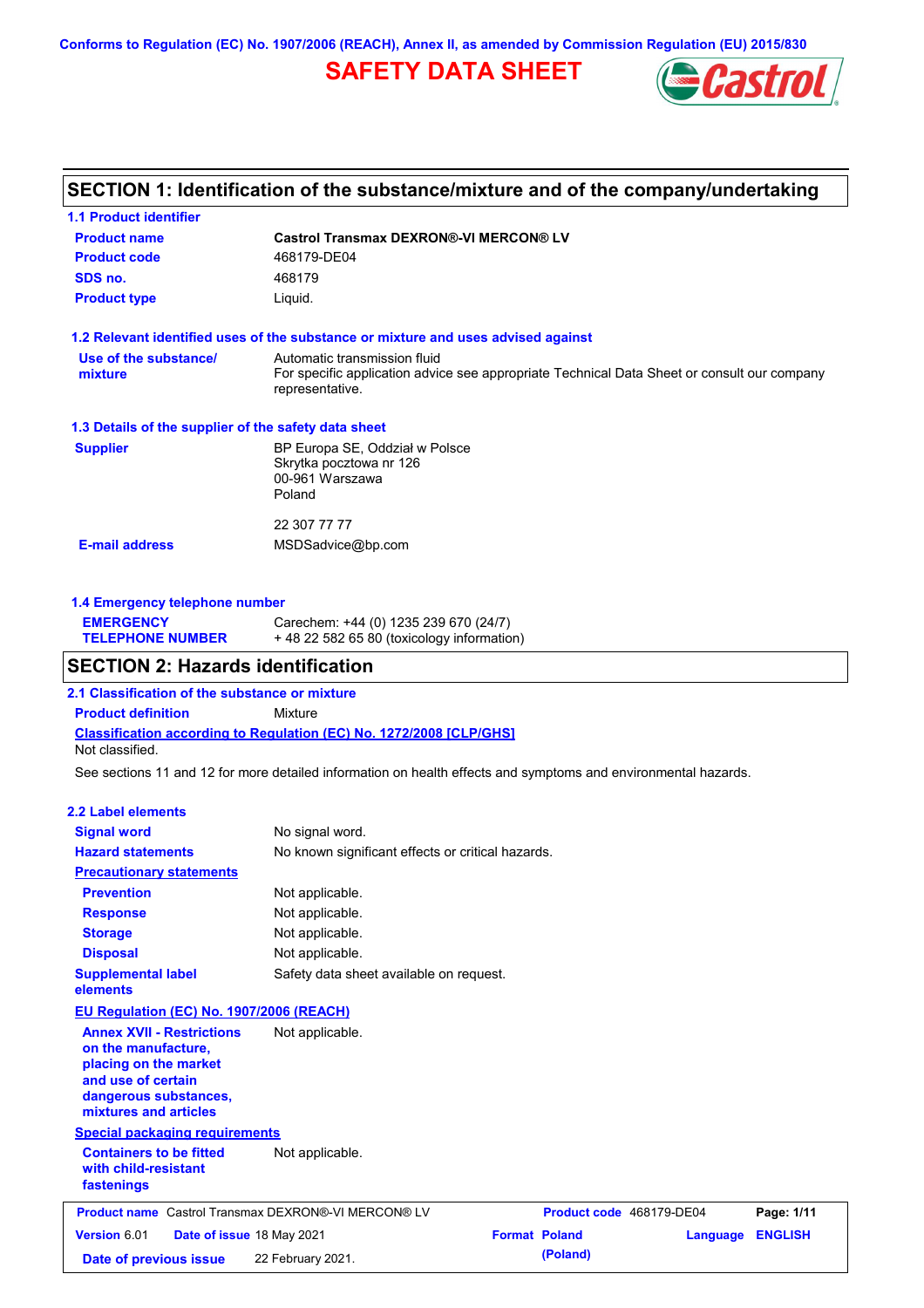## **SECTION 2: Hazards identification**

**Tactile warning of danger** Not applicable.

#### **2.3 Other hazards**

**assessment**

Product does not meet the criteria for PBT or vPvB according to Regulation (EC) No. 1907/2006, Annex XIII.

**Product meets the criteria for PBT or vPvB according to Regulation (EC) No. 1907/2006, Annex XIII**

**Results of PBT and vPvB** 

This mixture does not contain any substances that are assessed to be a PBT or a vPvB.

### **SECTION 3: Composition/information on ingredients**

### **3.2 Mixtures**

| <b>Product definition</b><br>Mixture                                                                                                                                                                                                                                    |                                                                                                |               |                                               |             |
|-------------------------------------------------------------------------------------------------------------------------------------------------------------------------------------------------------------------------------------------------------------------------|------------------------------------------------------------------------------------------------|---------------|-----------------------------------------------|-------------|
| Highly refined base oil (IP 346 DMSO extract < 3%). Proprietary performance additives.<br><b>Product/ingredient</b><br>name                                                                                                                                             | <b>Identifiers</b>                                                                             | $\frac{9}{6}$ | <b>Regulation (EC) No.</b><br>1272/2008 [CLP] | <b>Type</b> |
| Distillates (petroleum), hydrotreated<br>heavy paraffinic                                                                                                                                                                                                               | REACH #: 01-2119484627-25 ≥50 - ≤75<br>EC: 265-157-1<br>CAS: 64742-54-7<br>Index: 649-467-00-8 |               | Not classified.                               | $[2]$       |
| Distillates (petroleum), hydrotreated<br>light paraffinic                                                                                                                                                                                                               | REACH #: 01-2119487077-29<br>EC: 265-158-7<br>CAS: 64742-55-8<br>Index: 649-468-00-3           | $≥25 - ≤50$   | Asp. Tox. 1, H304                             | [1] [2]     |
| 2-Propenoic acid, 2-methyl-, butyl<br>ester, polymer with N-[3-<br>(dimethylamino)propyl]-2-methyl-<br>2-propenamide, dodecyl 2-methyl-<br>2-propenoate, eicosyl 2-methyl-<br>2-propenoate, hexadecyl 2-methyl-<br>2-propenoate and octadecyl 2-methyl-<br>2-propenoate | CAS: 176487-46-0                                                                               | $\leq$ 3      | Eye Irrit. 2, H319                            | $[1]$       |
| Lubricating oils (petroleum), C15-30,<br>hydrotreated neutral oil-based                                                                                                                                                                                                 | REACH #: 01-2119474878-16 ≤3<br>EC: 276-737-9<br>CAS: 72623-86-0<br>Index: 649-482-00-X        |               | Asp. Tox. 1, H304                             | [1] [2]     |
| 2,5-Pyrrolidinedione, 3-C18-24-alkenyl<br>derivs.                                                                                                                                                                                                                       | EC: 295-099-2<br>CAS: 91783-21-0                                                               | $\leq$ 3      | Aquatic Chronic 4, H413                       | $[1]$       |
| Distillates (petroleum), hydrotreated<br>light paraffinic                                                                                                                                                                                                               | REACH #: 01-2119487077-29<br>EC: 265-158-7<br>CAS: 64742-55-8<br>Index: 649-468-00-3           | -≤3           | Not classified.                               | $[2]$       |

#### **See Section 16 for the full text of the H statements declared above.**

### **Type**

[1] Substance classified with a health or environmental hazard

[2] Substance with a workplace exposure limit

[3] Substance meets the criteria for PBT according to Regulation (EC) No. 1907/2006, Annex XIII

[4] Substance meets the criteria for vPvB according to Regulation (EC) No. 1907/2006, Annex XIII

[5] Substance of equivalent concern

[6] Additional disclosure due to company policy

Occupational exposure limits, if available, are listed in Section 8.

# **SECTION 4: First aid measures**

### **4.1 Description of first aid measures**

| Eye contact            | In case of contact, immediately flush eyes with plenty of water for at least 15 minutes. Eyelids<br>should be held away from the eyeball to ensure thorough rinsing. Check for and remove any<br>contact lenses. Get medical attention if irritation develops. |                          |          |                |
|------------------------|----------------------------------------------------------------------------------------------------------------------------------------------------------------------------------------------------------------------------------------------------------------|--------------------------|----------|----------------|
| <b>Skin contact</b>    | Flush contaminated skin with plenty of water. Remove contaminated clothing and shoes.<br>Wash clothing before reuse. Clean shoes thoroughly before reuse. Get medical attention if<br>irritation develops.                                                     |                          |          |                |
|                        | <b>Product name</b> Castrol Transmax DEXRON®-VI MERCON® LV                                                                                                                                                                                                     | Product code 468179-DE04 |          | Page: 2/11     |
| <b>Version 6.01</b>    | Date of issue 18 May 2021                                                                                                                                                                                                                                      | <b>Format Poland</b>     | Language | <b>ENGLISH</b> |
| Date of previous issue | 22 February 2021.                                                                                                                                                                                                                                              | (Poland)                 |          |                |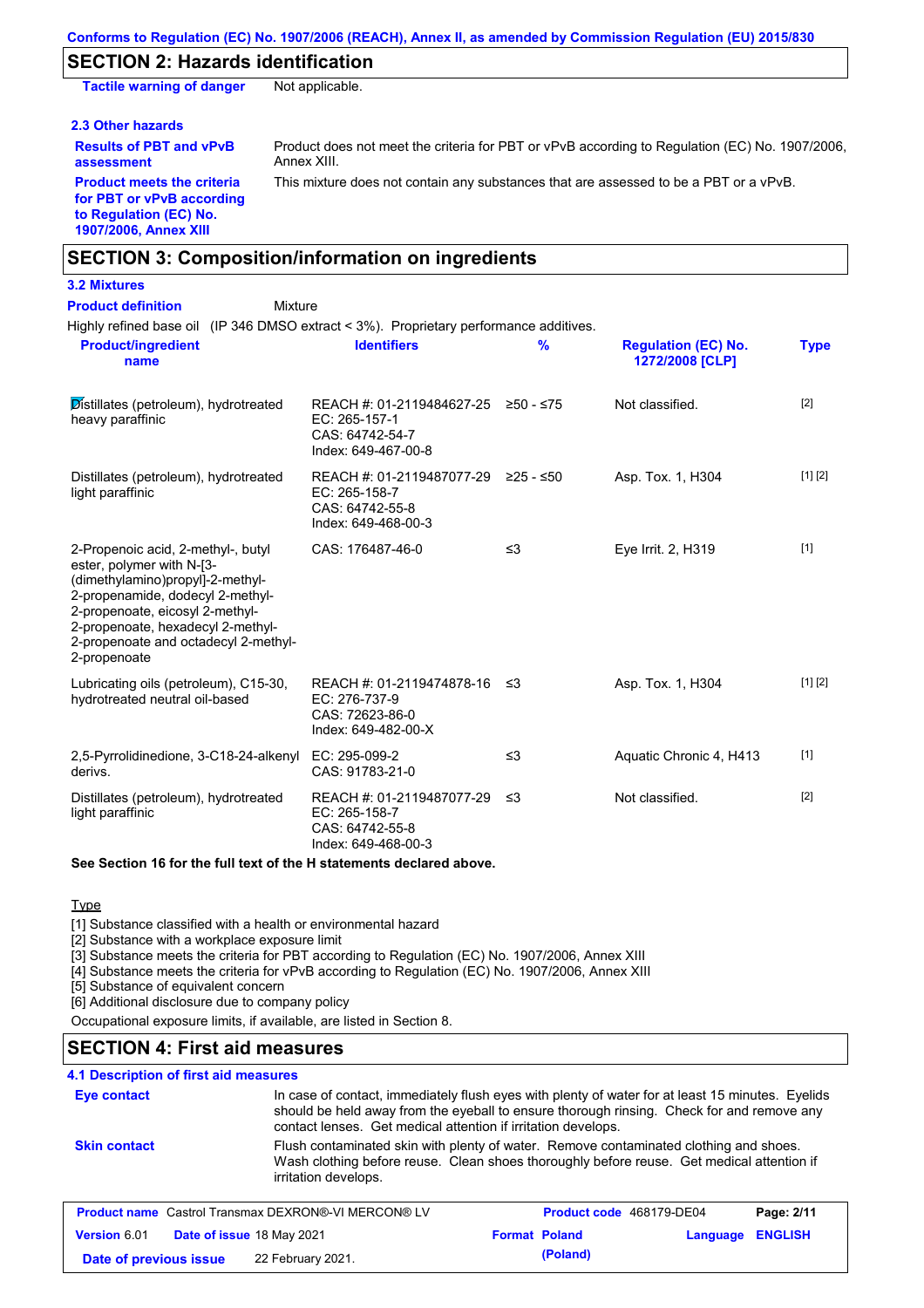#### **Conforms to Regulation (EC) No. 1907/2006 (REACH), Annex II, as amended by Commission Regulation (EU) 2015/830**

## **SECTION 4: First aid measures**

| <b>Inhalation</b>                 | If inhaled, remove to fresh air. In case of inhalation of decomposition products in a fire,<br>symptoms may be delayed. The exposed person may need to be kept under medical<br>surveillance for 48 hours. Get medical attention if symptoms occur. |
|-----------------------------------|-----------------------------------------------------------------------------------------------------------------------------------------------------------------------------------------------------------------------------------------------------|
| <b>Ingestion</b>                  | Do not induce vomiting unless directed to do so by medical personnel. Get medical attention if<br>symptoms occur.                                                                                                                                   |
| <b>Protection of first-aiders</b> | No action shall be taken involving any personal risk or without suitable training.                                                                                                                                                                  |

#### **4.2 Most important symptoms and effects, both acute and delayed**

See Section 11 for more detailed information on health effects and symptoms. **Potential acute health effects Inhalation** Exposure to decomposition products may cause a health hazard. Serious effects may be delayed following exposure. **Ingestion** No known significant effects or critical hazards. **Skin contact** No known significant effects or critical hazards. **Eye contact** No known significant effects or critical hazards. **Delayed and immediate effects as well as chronic effects from short and long-term exposure Inhalation Ingestion Skin contact Eye contact** Overexposure to the inhalation of airborne droplets or aerosols may cause irritation of the respiratory tract. Ingestion of large quantities may cause nausea and diarrhoea. Prolonged or repeated contact can defat the skin and lead to irritation and/or dermatitis. Potential risk of transient stinging or redness if accidental eye contact occurs.

#### **4.3 Indication of any immediate medical attention and special treatment needed**

| <b>Notes to physician</b> | Treatment should in general be symptomatic and directed to relieving any effects.<br>In case of inhalation of decomposition products in a fire, symptoms may be delayed. |
|---------------------------|--------------------------------------------------------------------------------------------------------------------------------------------------------------------------|
|                           | The exposed person may need to be kept under medical surveillance for 48 hours.                                                                                          |

## **SECTION 5: Firefighting measures**

| 5.1 Extinguishing media                                   |                                                                                                                                                                                                                                                                                                                                                                   |
|-----------------------------------------------------------|-------------------------------------------------------------------------------------------------------------------------------------------------------------------------------------------------------------------------------------------------------------------------------------------------------------------------------------------------------------------|
| <b>Suitable extinguishing</b><br>media                    | In case of fire, use foam, dry chemical or carbon dioxide extinguisher or spray.                                                                                                                                                                                                                                                                                  |
| <b>Unsuitable extinguishing</b><br>media                  | Do not use water jet. The use of a water jet may cause the fire to spread by splashing the<br>burning product.                                                                                                                                                                                                                                                    |
| 5.2 Special hazards arising from the substance or mixture |                                                                                                                                                                                                                                                                                                                                                                   |
| <b>Hazards from the</b><br>substance or mixture           | In a fire or if heated, a pressure increase will occur and the container may burst.                                                                                                                                                                                                                                                                               |
| <b>Hazardous combustion</b><br>products                   | Combustion products may include the following:<br>carbon oxides (CO, CO <sub>2</sub> ) (carbon monoxide, carbon dioxide)<br>nitrogen oxides (NO, $NO2$ etc.)                                                                                                                                                                                                      |
| <b>5.3 Advice for firefighters</b>                        |                                                                                                                                                                                                                                                                                                                                                                   |
| <b>Special precautions for</b><br>fire-fighters           | No action shall be taken involving any personal risk or without suitable training. Promptly<br>isolate the scene by removing all persons from the vicinity of the incident if there is a fire.                                                                                                                                                                    |
| <b>Special protective</b><br>equipment for fire-fighters  | Fire-fighters should wear appropriate protective equipment and self-contained breathing<br>apparatus (SCBA) with a full face-piece operated in positive pressure mode. Clothing for fire-<br>fighters (including helmets, protective boots and gloves) conforming to European standard EN<br>469 will provide a basic level of protection for chemical incidents. |

### **SECTION 6: Accidental release measures**

**6.1 Personal precautions, protective equipment and emergency procedures For non-emergency personnel For emergency responders** No action shall be taken involving any personal risk or without suitable training. Evacuate surrounding areas. Keep unnecessary and unprotected personnel from entering. Do not touch or walk through spilt material. Floors may be slippery; use care to avoid falling. Put on appropriate personal protective equipment. If specialised clothing is required to deal with the spillage, take note of any information in Section 8 on suitable and unsuitable materials. See also the information in "For nonemergency personnel".

|                        | <b>Product name</b> Castrol Transmax DEXRON®-VI MERCON® LV | Product code 468179-DE04 |                         | Page: 3/11 |
|------------------------|------------------------------------------------------------|--------------------------|-------------------------|------------|
| <b>Version 6.01</b>    | <b>Date of issue 18 May 2021</b>                           | <b>Format Poland</b>     | <b>Language ENGLISH</b> |            |
| Date of previous issue | 22 February 2021.                                          | (Poland)                 |                         |            |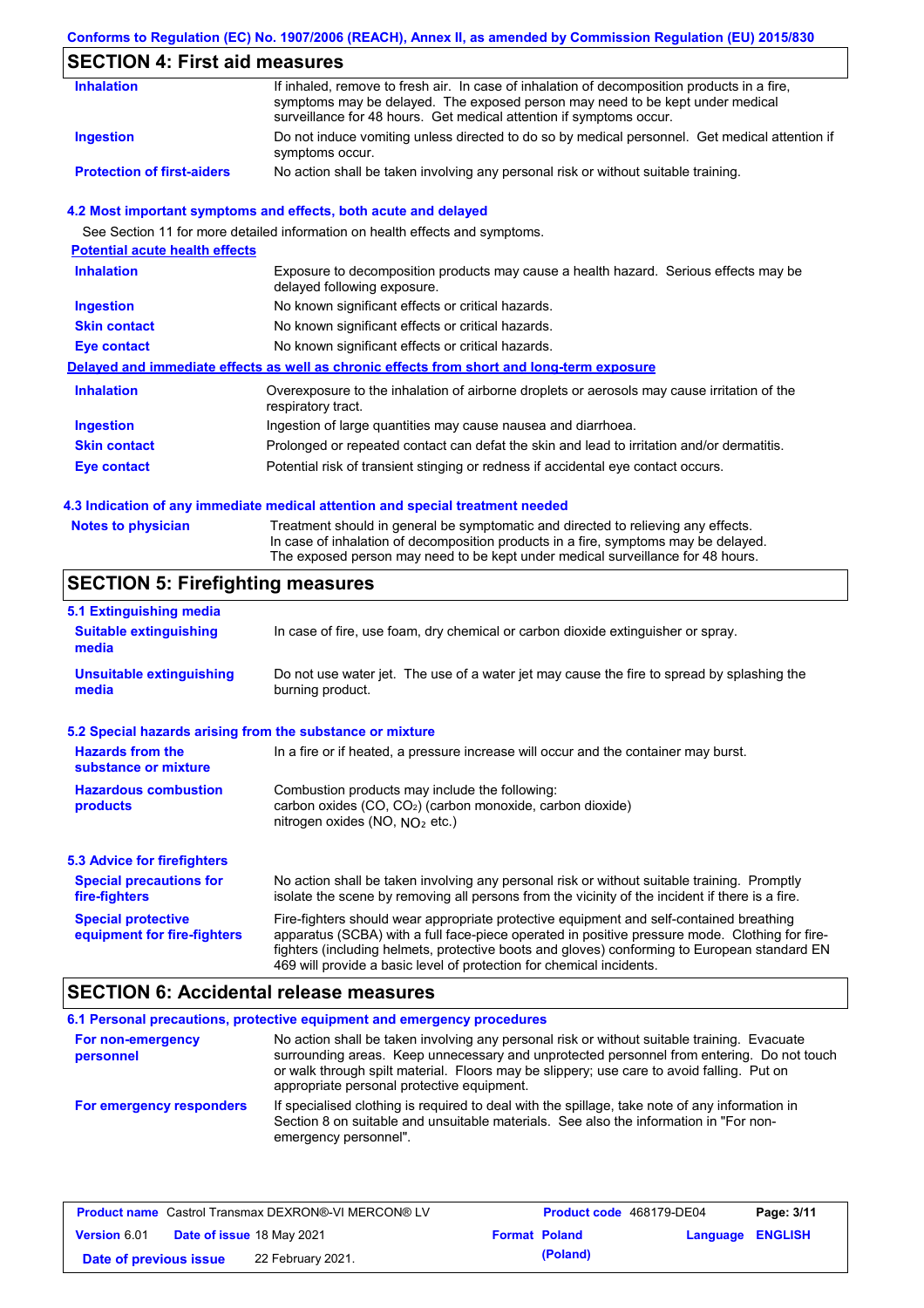# **SECTION 6: Accidental release measures**

| <b>6.2 Environmental</b><br><b>precautions</b> | Avoid dispersal of spilt material and runoff and contact with soil, waterways, drains and sewers.<br>Inform the relevant authorities if the product has caused environmental pollution (sewers,<br>waterways, soil or air).                                                                                                                                                                    |  |
|------------------------------------------------|------------------------------------------------------------------------------------------------------------------------------------------------------------------------------------------------------------------------------------------------------------------------------------------------------------------------------------------------------------------------------------------------|--|
|                                                | 6.3 Methods and material for containment and cleaning up                                                                                                                                                                                                                                                                                                                                       |  |
| <b>Small spill</b>                             | Stop leak if without risk. Move containers from spill area. Absorb with an inert material and<br>place in an appropriate waste disposal container. Dispose of via a licensed waste disposal<br>contractor.                                                                                                                                                                                     |  |
| Large spill                                    | Stop leak if without risk. Move containers from spill area. Prevent entry into sewers, water<br>courses, basements or confined areas. Contain and collect spillage with non-combustible,<br>absorbent material e.g. sand, earth, vermiculite or diatomaceous earth and place in container<br>for disposal according to local regulations. Dispose of via a licensed waste disposal contractor. |  |
| 6.4 Reference to other<br><b>sections</b>      | See Section 1 for emergency contact information.<br>See Section 5 for firefighting measures.<br>See Section 8 for information on appropriate personal protective equipment.<br>See Section 12 for environmental precautions.<br>See Section 13 for additional waste treatment information.                                                                                                     |  |

# **SECTION 7: Handling and storage**

| 7.1 Precautions for safe handling                                             |                                                                                                                                                                                                                                                                                                                                                                                                                                                                                          |
|-------------------------------------------------------------------------------|------------------------------------------------------------------------------------------------------------------------------------------------------------------------------------------------------------------------------------------------------------------------------------------------------------------------------------------------------------------------------------------------------------------------------------------------------------------------------------------|
| <b>Protective measures</b>                                                    | Put on appropriate personal protective equipment.                                                                                                                                                                                                                                                                                                                                                                                                                                        |
| <b>Advice on general</b><br>occupational hygiene                              | Eating, drinking and smoking should be prohibited in areas where this material is handled.<br>stored and processed. Wash thoroughly after handling. Remove contaminated clothing and<br>protective equipment before entering eating areas. See also Section 8 for additional<br>information on hygiene measures.                                                                                                                                                                         |
| 7.2 Conditions for safe<br>storage, including any<br><i>incompatibilities</i> | Store in accordance with local regulations. Store in a dry, cool and well-ventilated area, away<br>from incompatible materials (see Section 10). Keep away from heat and direct sunlight. Keep<br>container tightly closed and sealed until ready for use. Containers that have been opened must<br>be carefully resealed and kept upright to prevent leakage. Store and use only in equipment/<br>containers designed for use with this product. Do not store in unlabelled containers. |
| 7.3 Specific end use(s)                                                       |                                                                                                                                                                                                                                                                                                                                                                                                                                                                                          |

**Recommendations**

See section 1.2 and Exposure scenarios in annex, if applicable.

### **SECTION 8: Exposure controls/personal protection**

| <b>8.1 Control parameters</b>                                           |                                                                                                                                                                                                                                                                                                                                 |
|-------------------------------------------------------------------------|---------------------------------------------------------------------------------------------------------------------------------------------------------------------------------------------------------------------------------------------------------------------------------------------------------------------------------|
| <b>Occupational exposure limits</b>                                     |                                                                                                                                                                                                                                                                                                                                 |
| <b>Product/ingredient name</b>                                          | <b>Exposure limit values</b>                                                                                                                                                                                                                                                                                                    |
| Distillates (petroleum), hydrotreated heavy paraffinic                  | Minister of Family, Labor and Social Policy of June 12, 2018 on the<br>maximum allowable concentrations and intensities of factors<br>harmful to health in the work environment (Journal of Laws 2018,<br>item 1286, as amended) (Poland).<br>TWA: 5 mg/m <sup>3</sup> 8 hours. Issued/Revised: 8/2018 Form: Inhalable fraction |
| Distillates (petroleum), hydrotreated light paraffinic                  | Minister of Family, Labor and Social Policy of June 12, 2018 on the<br>maximum allowable concentrations and intensities of factors<br>harmful to health in the work environment (Journal of Laws 2018,<br>item 1286, as amended) (Poland).<br>TWA: 5 mg/m <sup>3</sup> 8 hours. Issued/Revised: 8/2018 Form: Inhalable fraction |
| Lubricating oils (petroleum), C15-30, hydrotreated<br>neutral oil-based | Minister of Family, Labor and Social Policy of June 12, 2018 on the<br>maximum allowable concentrations and intensities of factors<br>harmful to health in the work environment (Journal of Laws 2018,<br>item 1286, as amended) (Poland).<br>TWA: 5 mg/m <sup>3</sup> 8 hours. Issued/Revised: 8/2018 Form: Inhalable fraction |
| Distillates (petroleum), hydrotreated light paraffinic                  | Minister of Family, Labor and Social Policy of June 12, 2018 on the<br>maximum allowable concentrations and intensities of factors<br>harmful to health in the work environment (Journal of Laws 2018,<br>item 1286, as amended) (Poland).<br>TWA: 5 mg/m <sup>3</sup> 8 hours. Issued/Revised: 8/2018 Form: Inhalable fraction |
| guidance only.                                                          | Whilst specific OELs for certain components may be shown in this section, other components may be present in any mist,<br>vapour or dust produced. Therefore, the specific OELs may not be applicable to the product as a whole and are provided for                                                                            |
| <b>Product name</b> Castrol Transmax DEXRON®-VI MERCON® LV              | Product code 468179-DE04<br>Page: 4/11                                                                                                                                                                                                                                                                                          |
| Version 6.01<br>Date of issue 18 May 2021                               | <b>Format Poland</b><br><b>ENGLISH</b><br>Language                                                                                                                                                                                                                                                                              |
| 22 February 2021.<br>Date of previous issue                             | (Poland)                                                                                                                                                                                                                                                                                                                        |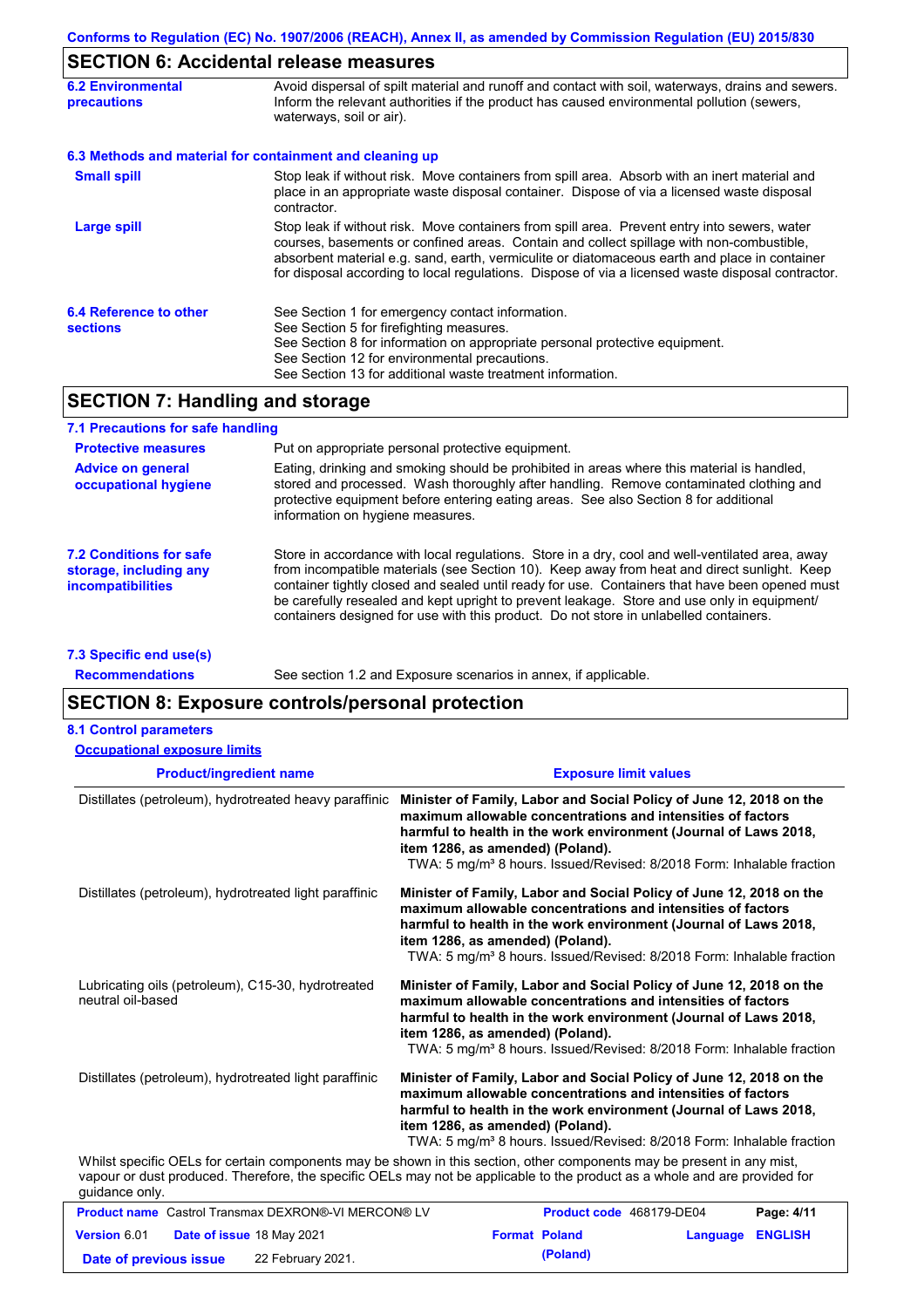# **SECTION 8: Exposure controls/personal protection**

| <b>Recommended monitoring</b><br>procedures                 |                                                           | If this product contains ingredients with exposure limits, personal, workplace atmosphere or<br>biological monitoring may be required to determine the effectiveness of the ventilation or other<br>control measures and/or the necessity to use respiratory protective equipment. Reference<br>should be made to monitoring standards, such as the following: European Standard EN 689<br>(Workplace atmospheres - Guidance for the assessment of exposure by inhalation to chemical<br>agents for comparison with limit values and measurement strategy) European Standard EN<br>14042 (Workplace atmospheres - Guide for the application and use of procedures for the<br>assessment of exposure to chemical and biological agents) European Standard EN 482<br>(Workplace atmospheres - General requirements for the performance of procedures for the<br>measurement of chemical agents) Reference to national guidance documents for methods for<br>the determination of hazardous substances will also be required. |                  |            |
|-------------------------------------------------------------|-----------------------------------------------------------|----------------------------------------------------------------------------------------------------------------------------------------------------------------------------------------------------------------------------------------------------------------------------------------------------------------------------------------------------------------------------------------------------------------------------------------------------------------------------------------------------------------------------------------------------------------------------------------------------------------------------------------------------------------------------------------------------------------------------------------------------------------------------------------------------------------------------------------------------------------------------------------------------------------------------------------------------------------------------------------------------------------------------|------------------|------------|
| <b>Derived No Effect Level</b><br>No DNELs/DMELs available. |                                                           |                                                                                                                                                                                                                                                                                                                                                                                                                                                                                                                                                                                                                                                                                                                                                                                                                                                                                                                                                                                                                            |                  |            |
| <b>Predicted No Effect Concentration</b>                    |                                                           |                                                                                                                                                                                                                                                                                                                                                                                                                                                                                                                                                                                                                                                                                                                                                                                                                                                                                                                                                                                                                            |                  |            |
| No PNECs available                                          |                                                           |                                                                                                                                                                                                                                                                                                                                                                                                                                                                                                                                                                                                                                                                                                                                                                                                                                                                                                                                                                                                                            |                  |            |
| <b>8.2 Exposure controls</b>                                |                                                           |                                                                                                                                                                                                                                                                                                                                                                                                                                                                                                                                                                                                                                                                                                                                                                                                                                                                                                                                                                                                                            |                  |            |
| <b>Appropriate engineering</b><br><b>controls</b>           | kept in good condition and properly maintained.           | Provide exhaust ventilation or other engineering controls to keep the relevant airborne<br>concentrations below their respective occupational exposure limits.<br>All activities involving chemicals should be assessed for their risks to health, to ensure<br>exposures are adequately controlled. Personal protective equipment should only be considered<br>after other forms of control measures (e.g. engineering controls) have been suitably evaluated.<br>Personal protective equipment should conform to appropriate standards, be suitable for use, be<br>Your supplier of personal protective equipment should be consulted for advice on selection and<br>appropriate standards. For further information contact your national organisation for standards.<br>The final choice of protective equipment will depend upon a risk assessment. It is important to<br>ensure that all items of personal protective equipment are compatible.                                                                       |                  |            |
| <b>Individual protection measures</b>                       |                                                           |                                                                                                                                                                                                                                                                                                                                                                                                                                                                                                                                                                                                                                                                                                                                                                                                                                                                                                                                                                                                                            |                  |            |
| <b>Hygiene measures</b>                                     |                                                           | Wash hands, forearms and face thoroughly after handling chemical products, before eating,<br>smoking and using the lavatory and at the end of the working period. Ensure that eyewash<br>stations and safety showers are close to the workstation location.                                                                                                                                                                                                                                                                                                                                                                                                                                                                                                                                                                                                                                                                                                                                                                |                  |            |
| <b>Respiratory protection</b>                               | of the working conditions.                                | In case of insufficient ventilation, wear suitable respiratory equipment.<br>The correct choice of respiratory protection depends upon the chemicals being handled, the<br>conditions of work and use, and the condition of the respiratory equipment. Safety procedures<br>should be developed for each intended application. Respiratory protection equipment should<br>therefore be chosen in consultation with the supplier/manufacturer and with a full assessment                                                                                                                                                                                                                                                                                                                                                                                                                                                                                                                                                    |                  |            |
| <b>Eye/face protection</b><br><b>Skin protection</b>        | Safety glasses with side shields.                         |                                                                                                                                                                                                                                                                                                                                                                                                                                                                                                                                                                                                                                                                                                                                                                                                                                                                                                                                                                                                                            |                  |            |
| <b>Hand protection</b>                                      | <b>General Information:</b>                               |                                                                                                                                                                                                                                                                                                                                                                                                                                                                                                                                                                                                                                                                                                                                                                                                                                                                                                                                                                                                                            |                  |            |
|                                                             |                                                           | Because specific work environments and material handling practices vary, safety procedures<br>should be developed for each intended application. The correct choice of protective gloves<br>depends upon the chemicals being handled, and the conditions of work and use. Most gloves<br>provide protection for only a limited time before they must be discarded and replaced (even the<br>best chemically resistant gloves will break down after repeated chemical exposures).                                                                                                                                                                                                                                                                                                                                                                                                                                                                                                                                           |                  |            |
|                                                             | a full assessment of the working conditions.              | Gloves should be chosen in consultation with the supplier / manufacturer and taking account of                                                                                                                                                                                                                                                                                                                                                                                                                                                                                                                                                                                                                                                                                                                                                                                                                                                                                                                             |                  |            |
|                                                             | Recommended: Nitrile gloves.<br><b>Breakthrough time:</b> |                                                                                                                                                                                                                                                                                                                                                                                                                                                                                                                                                                                                                                                                                                                                                                                                                                                                                                                                                                                                                            |                  |            |
|                                                             |                                                           | Breakthrough time data are generated by glove manufacturers under laboratory test conditions<br>and represent how long a glove can be expected to provide effective permeation resistance. It<br>is important when following breakthrough time recommendations that actual workplace<br>conditions are taken into account. Always consult with your glove supplier for up-to-date<br>technical information on breakthrough times for the recommended glove type.<br>Our recommendations on the selection of gloves are as follows:                                                                                                                                                                                                                                                                                                                                                                                                                                                                                         |                  |            |
|                                                             | Continuous contact:                                       |                                                                                                                                                                                                                                                                                                                                                                                                                                                                                                                                                                                                                                                                                                                                                                                                                                                                                                                                                                                                                            |                  |            |
|                                                             | can be obtained.                                          | Gloves with a minimum breakthrough time of 240 minutes, or >480 minutes if suitable gloves<br>If suitable gloves are not available to offer that level of protection, gloves with shorter<br>breakthrough times may be acceptable as long as appropriate glove maintenance and                                                                                                                                                                                                                                                                                                                                                                                                                                                                                                                                                                                                                                                                                                                                             |                  |            |
| <b>Product name</b> Castrol Transmax DEXRON®-VI MERCON® LV  |                                                           | Product code 468179-DE04                                                                                                                                                                                                                                                                                                                                                                                                                                                                                                                                                                                                                                                                                                                                                                                                                                                                                                                                                                                                   |                  | Page: 5/11 |
| Version 6.01<br>Date of issue 18 May 2021                   |                                                           | <b>Format Poland</b>                                                                                                                                                                                                                                                                                                                                                                                                                                                                                                                                                                                                                                                                                                                                                                                                                                                                                                                                                                                                       | Language ENGLISH |            |
| Date of previous issue                                      | 22 February 2021.                                         | (Poland)                                                                                                                                                                                                                                                                                                                                                                                                                                                                                                                                                                                                                                                                                                                                                                                                                                                                                                                                                                                                                   |                  |            |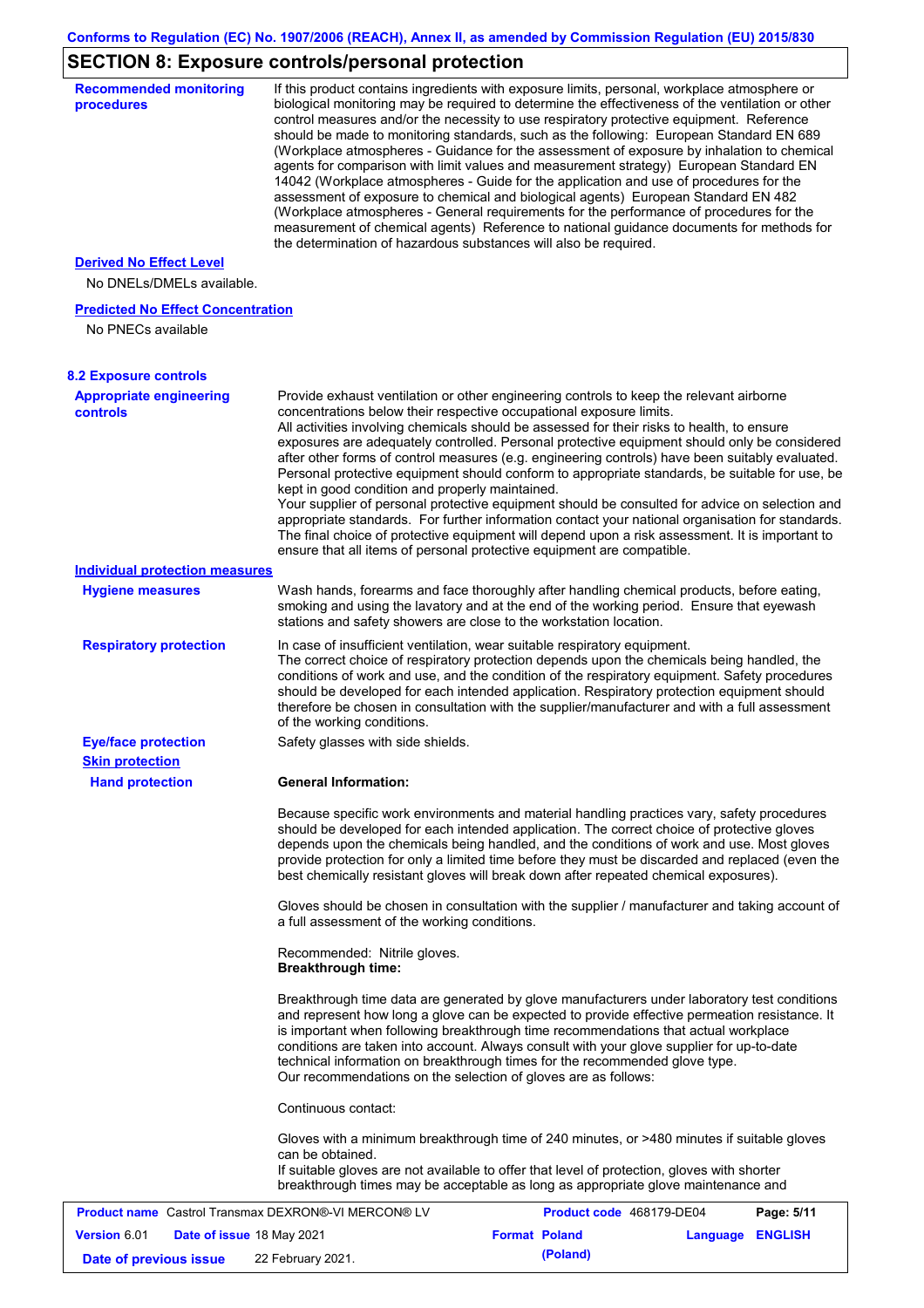# **SECTION 8: Exposure controls/personal protection**

replacement regimes are determined and adhered to.

Short-term / splash protection:

|                                           | Recommended breakthrough times as above.<br>It is recognised that for short-term, transient exposures, gloves with shorter breakthrough times<br>may commonly be used. Therefore, appropriate maintenance and replacement regimes must<br>be determined and rigorously followed.                                                                                                                                                                                                                                                                                                                                                                                                      |
|-------------------------------------------|---------------------------------------------------------------------------------------------------------------------------------------------------------------------------------------------------------------------------------------------------------------------------------------------------------------------------------------------------------------------------------------------------------------------------------------------------------------------------------------------------------------------------------------------------------------------------------------------------------------------------------------------------------------------------------------|
|                                           | <b>Glove Thickness:</b>                                                                                                                                                                                                                                                                                                                                                                                                                                                                                                                                                                                                                                                               |
|                                           | For general applications, we recommend gloves with a thickness typically greater than 0.35 mm.                                                                                                                                                                                                                                                                                                                                                                                                                                                                                                                                                                                        |
|                                           | It should be emphasised that glove thickness is not necessarily a good predictor of glove<br>resistance to a specific chemical, as the permeation efficiency of the glove will be dependent<br>on the exact composition of the glove material. Therefore, glove selection should also be based<br>on consideration of the task requirements and knowledge of breakthrough times.<br>Glove thickness may also vary depending on the glove manufacturer, the glove type and the<br>glove model. Therefore, the manufacturers' technical data should always be taken into account<br>to ensure selection of the most appropriate glove for the task.                                     |
|                                           | Note: Depending on the activity being conducted, gloves of varying thickness may be required<br>for specific tasks. For example:                                                                                                                                                                                                                                                                                                                                                                                                                                                                                                                                                      |
|                                           | • Thinner gloves (down to 0.1 mm or less) may be required where a high degree of manual<br>dexterity is needed. However, these gloves are only likely to give short duration protection and<br>would normally be just for single use applications, then disposed of.                                                                                                                                                                                                                                                                                                                                                                                                                  |
|                                           | • Thicker gloves (up to 3 mm or more) may be required where there is a mechanical (as well<br>as a chemical) risk i.e. where there is abrasion or puncture potential.                                                                                                                                                                                                                                                                                                                                                                                                                                                                                                                 |
| <b>Skin and body</b>                      | Use of protective clothing is good industrial practice.<br>Personal protective equipment for the body should be selected based on the task being<br>performed and the risks involved and should be approved by a specialist before handling this<br>product.<br>Cotton or polyester/cotton overalls will only provide protection against light superficial<br>contamination that will not soak through to the skin. Overalls should be laundered on a regular<br>basis. When the risk of skin exposure is high (e.g. when cleaning up spillages or if there is a<br>risk of splashing) then chemical resistant aprons and/or impervious chemical suits and boots<br>will be required. |
| <b>Refer to standards:</b>                | Respiratory protection: EN 529<br>Gloves: EN 420, EN 374<br>Eye protection: EN 166<br>Filtering half-mask: EN 149<br>Filtering half-mask with valve: EN 405<br>Half-mask: EN 140 plus filter<br>Full-face mask: EN 136 plus filter<br>Particulate filters: EN 143<br>Gas/combined filters: EN 14387                                                                                                                                                                                                                                                                                                                                                                                   |
| <b>Environmental exposure</b><br>controls | Emissions from ventilation or work process equipment should be checked to ensure they<br>comply with the requirements of environmental protection legislation. In some cases, fume<br>scrubbers, filters or engineering modifications to the process equipment will be necessary to<br>reduce emissions to acceptable levels.                                                                                                                                                                                                                                                                                                                                                         |
|                                           | <b>SECTION 9: Physical and chemical properties</b>                                                                                                                                                                                                                                                                                                                                                                                                                                                                                                                                                                                                                                    |

| Version 6.01<br>Date of issue 18 May 2021<br>Date of previous issue | 22 February 2021. | <b>Format Poland</b> | (Poland)                 | Language | <b>ENGLISH</b> |
|---------------------------------------------------------------------|-------------------|----------------------|--------------------------|----------|----------------|
| <b>Product name</b> Castrol Transmax DEXRON®-VI MERCON® LV          |                   |                      | Product code 468179-DE04 |          | Page: 6/11     |
| <b>Pour point</b>                                                   | $-51 °C$          |                      |                          |          |                |
| Initial boiling point and boiling<br>range                          | Not available.    |                      |                          |          |                |
| <b>Melting point/freezing point</b>                                 | Not available.    |                      |                          |          |                |
| pH                                                                  | Not applicable.   |                      |                          |          |                |
| <b>Odour threshold</b>                                              | Not available.    |                      |                          |          |                |
| <b>Odour</b>                                                        | Not available.    |                      |                          |          |                |
| <b>Colour</b>                                                       | Red.              |                      |                          |          |                |
| <b>Physical state</b>                                               | Liquid.           |                      |                          |          |                |
| <b>Appearance</b>                                                   |                   |                      |                          |          |                |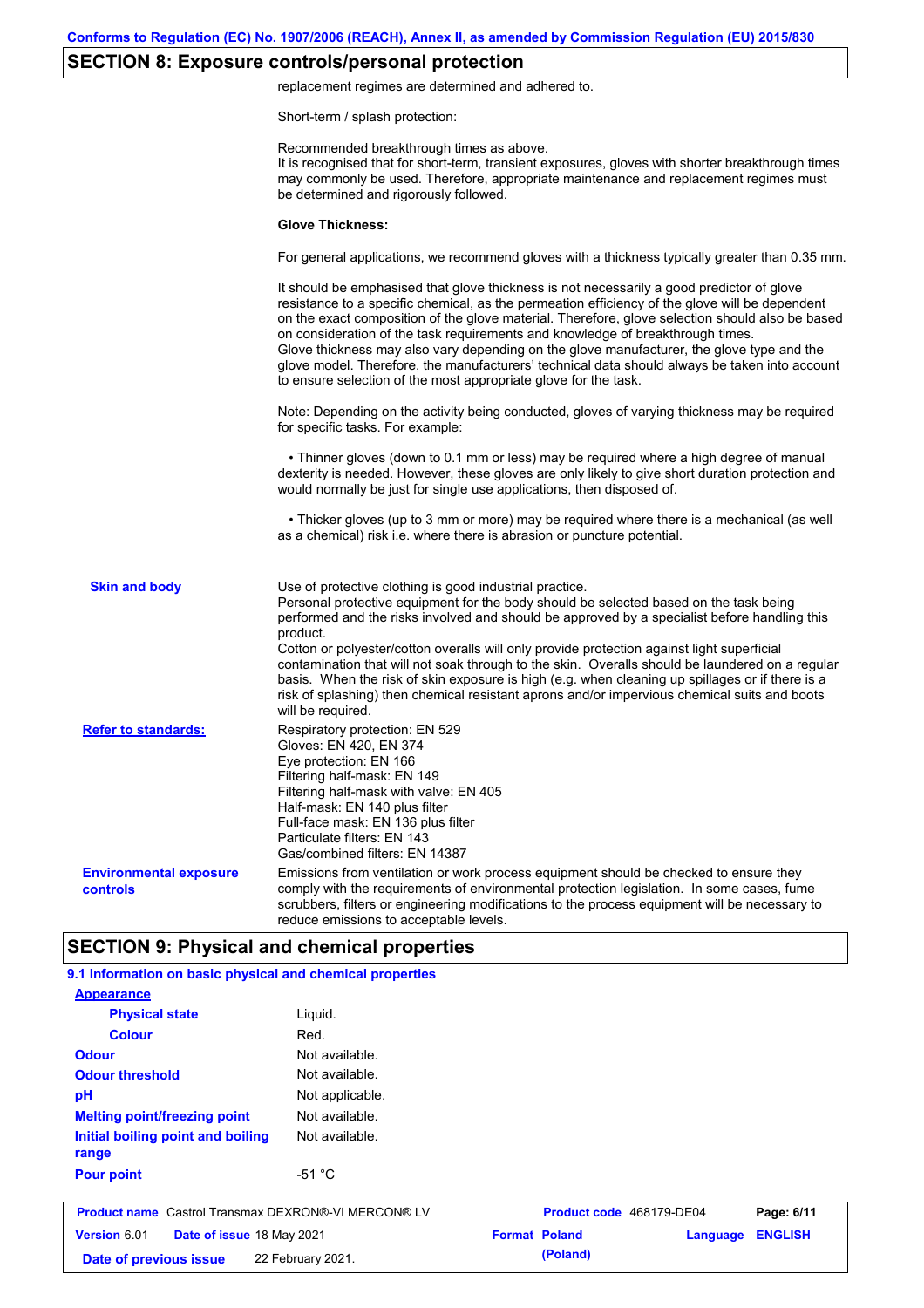# **SECTION 9: Physical and chemical properties**

| <b>Flash point</b>                                     | Open cup: >180°C (>356°F) [Cleveland.]                                                                                                    |
|--------------------------------------------------------|-------------------------------------------------------------------------------------------------------------------------------------------|
| <b>Evaporation rate</b>                                | Not available.                                                                                                                            |
| <b>Flammability (solid, gas)</b>                       | Not available.                                                                                                                            |
| <b>Upper/lower flammability or</b><br>explosive limits | Not available.                                                                                                                            |
| <b>Vapour pressure</b>                                 | Not available.                                                                                                                            |
| <b>Vapour density</b>                                  | Not available.                                                                                                                            |
| <b>Relative density</b>                                | Not available.                                                                                                                            |
| <b>Density</b>                                         | $<$ 1000 kg/m <sup>3</sup> (<1 g/cm <sup>3</sup> ) at 15 <sup>°</sup> C                                                                   |
| <b>Solubility(ies)</b>                                 | insoluble in water.                                                                                                                       |
| <b>Partition coefficient: n-octanol/</b><br>water      | Not available.                                                                                                                            |
| <b>Auto-ignition temperature</b>                       | Not available.                                                                                                                            |
| <b>Decomposition temperature</b>                       | Not available.                                                                                                                            |
| <b>Viscosity</b>                                       | Kinematic: 29.48 mm <sup>2</sup> /s (29.48 cSt) at 40 $^{\circ}$ C<br>Kinematic: 5.916 mm <sup>2</sup> /s (5.916 cSt) at 100 $^{\circ}$ C |
| <b>Explosive properties</b>                            | Not available.                                                                                                                            |
| <b>Oxidising properties</b>                            | Not available.                                                                                                                            |

#### **9.2 Other information**

No additional information.

| <b>SECTION 10: Stability and reactivity</b>       |                                                                                                                                                                         |  |
|---------------------------------------------------|-------------------------------------------------------------------------------------------------------------------------------------------------------------------------|--|
| <b>10.1 Reactivity</b>                            | No specific test data available for this product. Refer to Conditions to avoid and Incompatible<br>materials for additional information.                                |  |
| <b>10.2 Chemical stability</b>                    | The product is stable.                                                                                                                                                  |  |
| <b>10.3 Possibility of</b><br>hazardous reactions | Under normal conditions of storage and use, hazardous reactions will not occur.<br>Under normal conditions of storage and use, hazardous polymerisation will not occur. |  |
| <b>10.4 Conditions to avoid</b>                   | Avoid all possible sources of ignition (spark or flame).                                                                                                                |  |
| <b>10.5 Incompatible materials</b>                | No specific data.                                                                                                                                                       |  |
| <b>10.6 Hazardous</b><br>decomposition products   | Under normal conditions of storage and use, hazardous decomposition products should not be<br>produced.                                                                 |  |

# **SECTION 11: Toxicological information**

| 11.1 Information on toxicological effects          |                                                                                                                             |
|----------------------------------------------------|-----------------------------------------------------------------------------------------------------------------------------|
| <b>Acute toxicity estimates</b>                    |                                                                                                                             |
| Not available.                                     |                                                                                                                             |
| <b>Information on likely</b><br>routes of exposure | Routes of entry anticipated: Dermal, Inhalation.                                                                            |
| <b>Potential acute health effects</b>              |                                                                                                                             |
| <b>Inhalation</b>                                  | Exposure to decomposition products may cause a health hazard. Serious effects may be<br>delayed following exposure.         |
| Ingestion                                          | No known significant effects or critical hazards.                                                                           |
| <b>Skin contact</b>                                | No known significant effects or critical hazards.                                                                           |
| Eye contact                                        | No known significant effects or critical hazards.                                                                           |
|                                                    | <b>Symptoms related to the physical, chemical and toxicological characteristics</b>                                         |
| <b>Inhalation</b>                                  | May be harmful by inhalation if exposure to vapour, mists or fumes resulting from thermal<br>decomposition products occurs. |
| Ingestion                                          | No specific data.                                                                                                           |
| <b>Skin contact</b>                                | No specific data.                                                                                                           |
| Eye contact                                        | No specific data.                                                                                                           |
|                                                    | Delayed and immediate effects as well as chronic effects from short and long-term exposure                                  |

|                        | <b>Product name</b> Castrol Transmax DEXRON®-VI MERCON® LV | Product code 468179-DE04 |                  | Page: 7/11 |
|------------------------|------------------------------------------------------------|--------------------------|------------------|------------|
| <b>Version 6.01</b>    | <b>Date of issue 18 May 2021</b>                           | <b>Format Poland</b>     | Language ENGLISH |            |
| Date of previous issue | 22 February 2021.                                          | (Poland)                 |                  |            |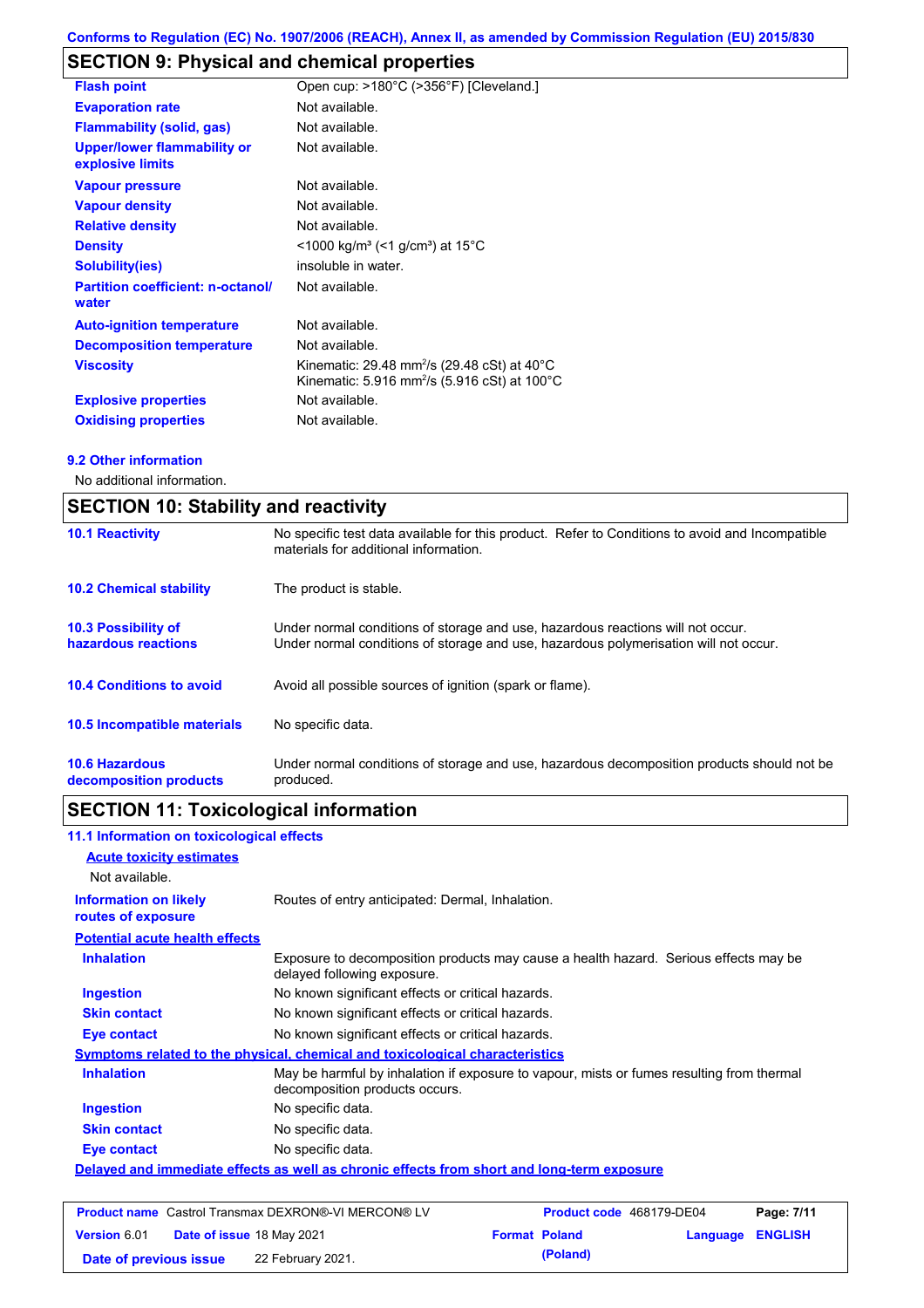# **SECTION 11: Toxicological information**

| <b>Inhalation</b>                       | Overexposure to the inhalation of airborne droplets or aerosols may cause irritation of the<br>respiratory tract. |
|-----------------------------------------|-------------------------------------------------------------------------------------------------------------------|
| <b>Ingestion</b>                        | Ingestion of large quantities may cause nausea and diarrhoea.                                                     |
| <b>Skin contact</b>                     | Prolonged or repeated contact can defat the skin and lead to irritation and/or dermatitis.                        |
| Eye contact                             | Potential risk of transient stinging or redness if accidental eye contact occurs.                                 |
| <b>Potential chronic health effects</b> |                                                                                                                   |
| <b>General</b>                          | No known significant effects or critical hazards.                                                                 |
| <b>Carcinogenicity</b>                  | No known significant effects or critical hazards.                                                                 |
| <b>Mutagenicity</b>                     | No known significant effects or critical hazards.                                                                 |
| <b>Developmental effects</b>            | No known significant effects or critical hazards.                                                                 |
| <b>Fertility effects</b>                | No known significant effects or critical hazards.                                                                 |

# **SECTION 12: Ecological information**

#### **12.1 Toxicity**

**Environmental hazards** Not classified as dangerous

Based on data available for this or related materials. Product not classified for environmental effects.

### **12.2 Persistence and degradability**

Expected to be biodegradable.

#### **12.3 Bioaccumulative potential**

This product is not expected to bioaccumulate through food chains in the environment.

| <b>12.4 Mobility in soil</b>                                  |                                                                      |
|---------------------------------------------------------------|----------------------------------------------------------------------|
| <b>Soil/water partition</b><br>coefficient (K <sub>oc</sub> ) | Not available.                                                       |
| <b>Mobility</b>                                               | Spillages may penetrate the soil causing ground water contamination. |

#### **12.5 Results of PBT and vPvB assessment**

Product does not meet the criteria for PBT or vPvB according to Regulation (EC) No. 1907/2006, Annex XIII.

#### **12.6 Other adverse effects**

| Other ecological information Spills may form a film on water surfaces causing physical damage to organisms. Oxygen |
|--------------------------------------------------------------------------------------------------------------------|
| transfer could also be impaired.                                                                                   |

# **SECTION 13: Disposal considerations**

| <b>13.1 Waste treatment methods</b> |                                                                                                                                                                      |
|-------------------------------------|----------------------------------------------------------------------------------------------------------------------------------------------------------------------|
| <b>Product</b>                      |                                                                                                                                                                      |
| <b>Methods of disposal</b>          | Where possible, arrange for product to be recycled. Dispose of via an authorised person/<br>licensed waste disposal contractor in accordance with local regulations. |
| <b>Hazardous waste</b>              | Yes.                                                                                                                                                                 |

#### **European waste catalogue (EWC)**

| Waste code | <b>Waste designation</b>                                        |
|------------|-----------------------------------------------------------------|
| 13 02 05*  | mineral-based non-chlorinated engine, gear and lubricating oils |

However, deviation from the intended use and/or the presence of any potential contaminants may require an alternative waste disposal code to be assigned by the end user.

| <b>Packaging</b>           |                                                                                                                                                                                                                                         |
|----------------------------|-----------------------------------------------------------------------------------------------------------------------------------------------------------------------------------------------------------------------------------------|
| <b>Methods of disposal</b> | Where possible, arrange for product to be recycled. Dispose of via an authorised person/<br>licensed waste disposal contractor in accordance with local regulations.                                                                    |
| <b>Special precautions</b> | This material and its container must be disposed of in a safe way. Empty containers or liners<br>may retain some product residues. Avoid dispersal of spilt material and runoff and contact with<br>soil, waterways, drains and sewers. |
| <b>References</b>          | Commission 2014/955/EU<br>Directive 2008/98/EC                                                                                                                                                                                          |

| <b>Product name</b> Castrol Transmax DEXRON®-VI MERCON® LV |  |                           | <b>Product code</b> 468179-DE04 |          | Page: 8/11              |  |
|------------------------------------------------------------|--|---------------------------|---------------------------------|----------|-------------------------|--|
| <b>Version 6.01</b>                                        |  | Date of issue 18 May 2021 | <b>Format Poland</b>            |          | <b>Language ENGLISH</b> |  |
| Date of previous issue                                     |  | 22 February 2021.         |                                 | (Poland) |                         |  |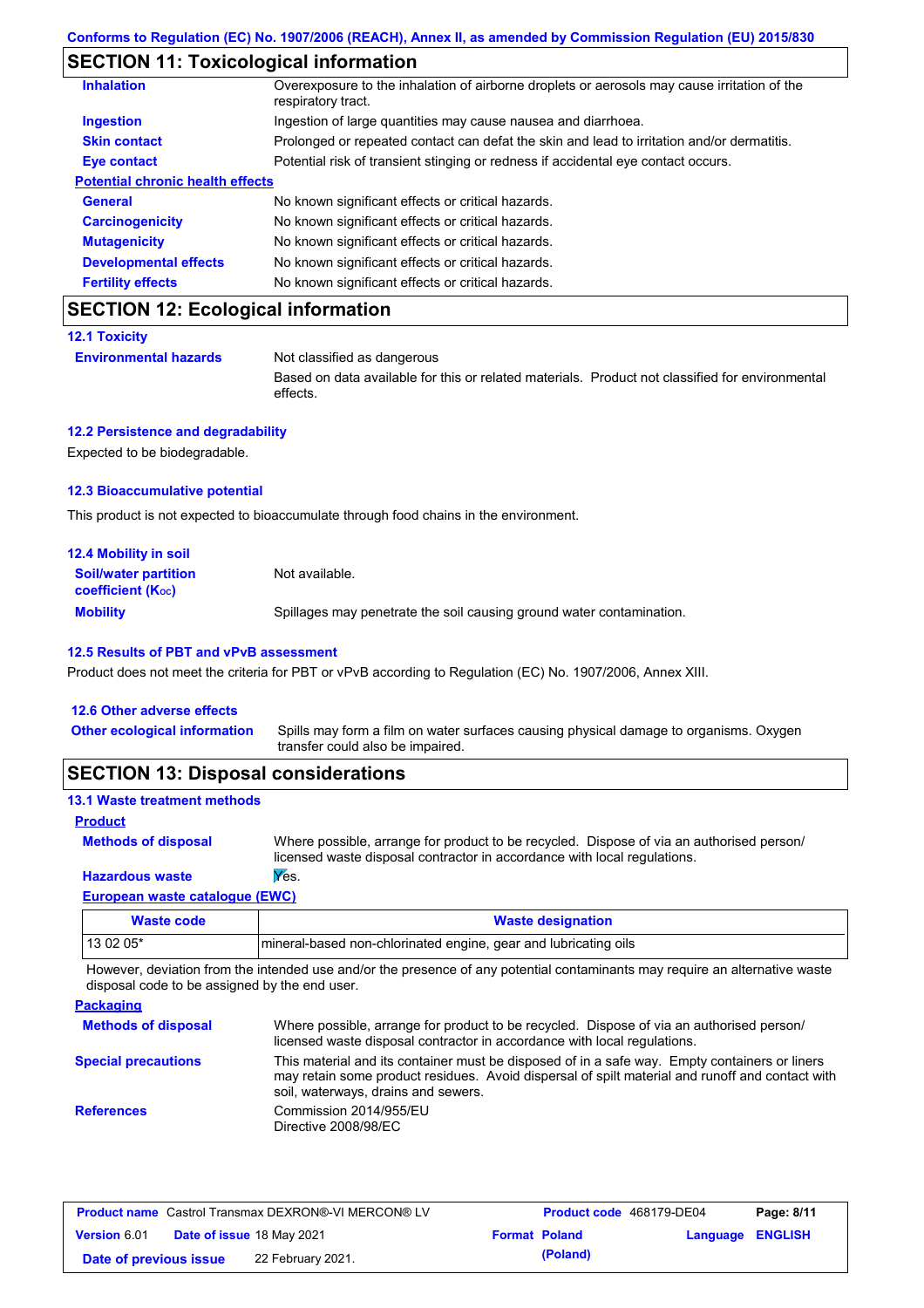#### - - - - - - - - - Not regulated. Not regulated. Not regulated. - - - **SECTION 14: Transport information ADR/RID IMDG IATA 14.1 UN number 14.2 UN proper shipping name 14.3 Transport hazard class(es) 14.4 Packing group ADN Additional information 14.5 Environmental hazards** No. 1988 | No. 1989 | No. 1989 | No. 1989 | No. 1989 | No. 1989 | No. 1989 | No. 1989 | No. 1989 | No. 1989 | Not regulated. - -<br>No. - -

**14.6 Special precautions for user** Not available.

**14.7 Transport in bulk according to IMO instruments**

**Version** 6.01

Not available.

# **SECTION 15: Regulatory information**

**Other regulations REACH Status** The company, as identified in Section 1, sells this product in the EU in compliance with the current requirements of REACH. **15.1 Safety, health and environmental regulations/legislation specific for the substance or mixture EU Regulation (EC) No. 1907/2006 (REACH) Annex XIV - List of substances subject to authorisation Substances of very high concern** None of the components are listed. At least one component is not listed. At least one component is not listed in DSL but all such components are listed in NDSL. All components are listed or exempted. At least one component is not listed. All components are active or exempted. At least one component is not listed. All components are listed or exempted. **United States inventory (TSCA 8b) Australia inventory (AICS) Canada inventory China inventory (IECSC) Japan inventory (ENCS) Korea inventory (KECI) Philippines inventory (PICCS) Taiwan Chemical Substances Inventory (TCSI)** All components are listed or exempted. **Ozone depleting substances (1005/2009/EU)** Not listed. **Prior Informed Consent (PIC) (649/2012/EU)** None of the components are listed. **Annex XIV EU Regulation (EC) No. 1907/2006 (REACH) Annex XVII - Restrictions on the manufacture, placing on the market and use of certain dangerous substances, mixtures and articles** Not applicable. **Product name** Castrol Transmax DEXRON®-VI MERCON® LV **Product code** 468179-DE04 **Page: 9/11** |

**Date of issue** 18 May 2021 **Format Poland Language ENGLISH**

**Date of previous issue (Poland)** 22 February 2021.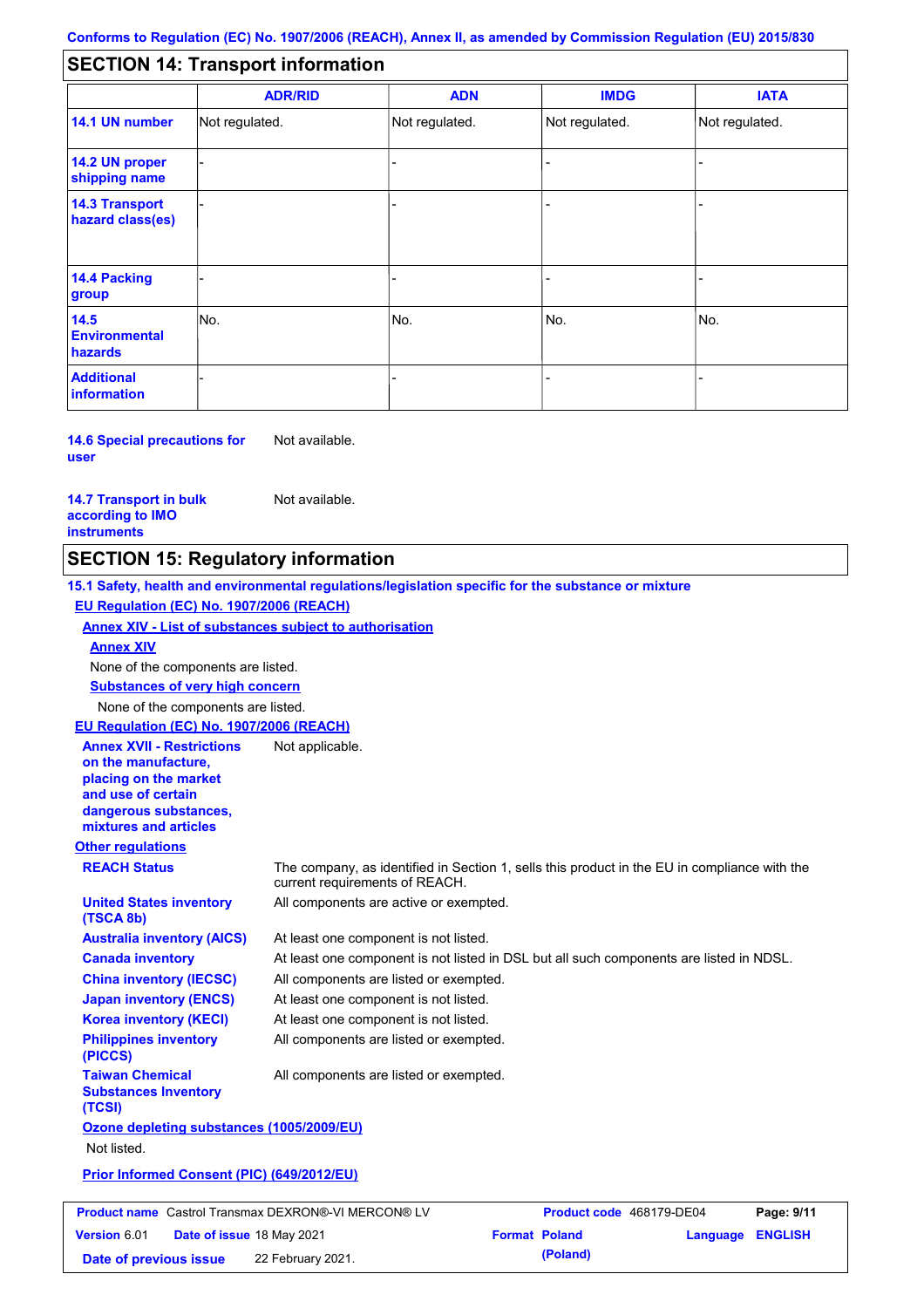# **SECTION 15: Regulatory information**

Not listed.

### **EU - Water framework directive - Priority substances**

None of the components are listed.

### **Seveso Directive**

This product is not controlled under the Seveso Directive.

| <b>References</b>                         | Regulation (EC) No 1907/2006 of the European Parliament and of the Council of 18 December<br>2006. concerning the Registration, Evaluation, Authorisation and Restriction of Chemicals<br>(REACH), establishing a European Chemicals Agency (OJ. EU L 396 of 30 December 2006.<br>and correcting Acts. Office. EU L 136 of 29 May 2007. with later. amended). |
|-------------------------------------------|---------------------------------------------------------------------------------------------------------------------------------------------------------------------------------------------------------------------------------------------------------------------------------------------------------------------------------------------------------------|
|                                           | Commission Regulation (EU) No 453/2010 of 20 May 2010. amending Regulation (EC) No<br>1907/2006 of the Parliament and of the Council concerning the Registration, Evaluation,<br>Authorisation and Restriction of Chemicals (REACH)                                                                                                                           |
|                                           | Act of 25 February 2011. chemical substances and mixtures (OJ U.11.63.322)                                                                                                                                                                                                                                                                                    |
|                                           | Regulation of the Minister of Health of 10 August 2012 on the criteria and classification of<br>chemical substances and their mixtures (Journal of Laws 2012, item 1018)                                                                                                                                                                                      |
| <b>15.2 Chemical safety</b><br>assessment | A Chemical Safety Assessment has been carried out for one or more of the substances within<br>this mixture. A Chemical Safety Assessment has not been carried out for the mixture itself.                                                                                                                                                                     |

# **SECTION 16: Other information**

| <b>Abbreviations and acronyms</b>                          |                                                                                                                            | ADN = European Provisions concerning the International Carriage of Dangerous Goods by    |             |
|------------------------------------------------------------|----------------------------------------------------------------------------------------------------------------------------|------------------------------------------------------------------------------------------|-------------|
|                                                            | Inland Waterway                                                                                                            |                                                                                          |             |
|                                                            | Road                                                                                                                       | ADR = The European Agreement concerning the International Carriage of Dangerous Goods by |             |
|                                                            | ATE = Acute Toxicity Estimate                                                                                              |                                                                                          |             |
|                                                            | <b>BCF</b> = Bioconcentration Factor                                                                                       |                                                                                          |             |
|                                                            | CAS = Chemical Abstracts Service                                                                                           |                                                                                          |             |
|                                                            |                                                                                                                            | CLP = Classification, Labelling and Packaging Regulation [Regulation (EC) No. 1272/2008] |             |
|                                                            | CSA = Chemical Safety Assessment                                                                                           |                                                                                          |             |
|                                                            | CSR = Chemical Safety Report                                                                                               |                                                                                          |             |
|                                                            | DMEL = Derived Minimal Effect Level                                                                                        |                                                                                          |             |
|                                                            | DNEL = Derived No Effect Level                                                                                             |                                                                                          |             |
|                                                            |                                                                                                                            | EINECS = European Inventory of Existing Commercial chemical Substances                   |             |
|                                                            | ES = Exposure Scenario                                                                                                     |                                                                                          |             |
|                                                            | EUH statement = CLP-specific Hazard statement                                                                              |                                                                                          |             |
|                                                            | EWC = European Waste Catalogue                                                                                             |                                                                                          |             |
|                                                            | IATA = International Air Transport Association                                                                             | GHS = Globally Harmonized System of Classification and Labelling of Chemicals            |             |
|                                                            | IBC = Intermediate Bulk Container                                                                                          |                                                                                          |             |
|                                                            | IMDG = International Maritime Dangerous Goods                                                                              |                                                                                          |             |
|                                                            | LogPow = logarithm of the octanol/water partition coefficient                                                              |                                                                                          |             |
|                                                            |                                                                                                                            | MARPOL = International Convention for the Prevention of Pollution From Ships, 1973 as    |             |
|                                                            | modified by the Protocol of 1978. ("Marpol" = marine pollution)                                                            |                                                                                          |             |
|                                                            | OECD = Organisation for Economic Co-operation and Development                                                              |                                                                                          |             |
|                                                            | PBT = Persistent, Bioaccumulative and Toxic                                                                                |                                                                                          |             |
|                                                            | <b>PNEC = Predicted No Effect Concentration</b>                                                                            |                                                                                          |             |
|                                                            |                                                                                                                            | REACH = Registration, Evaluation, Authorisation and Restriction of Chemicals Regulation  |             |
|                                                            | [Regulation (EC) No. 1907/2006]                                                                                            |                                                                                          |             |
|                                                            |                                                                                                                            | RID = The Regulations concerning the International Carriage of Dangerous Goods by Rail   |             |
|                                                            | <b>RRN = REACH Registration Number</b>                                                                                     |                                                                                          |             |
|                                                            | SADT = Self-Accelerating Decomposition Temperature                                                                         |                                                                                          |             |
|                                                            | SVHC = Substances of Very High Concern                                                                                     |                                                                                          |             |
|                                                            | STOT-RE = Specific Target Organ Toxicity - Repeated Exposure<br>STOT-SE = Specific Target Organ Toxicity - Single Exposure |                                                                                          |             |
|                                                            | TWA = Time weighted average                                                                                                |                                                                                          |             |
|                                                            | $UN = United Nations$                                                                                                      |                                                                                          |             |
|                                                            | UVCB = Complex hydrocarbon substance                                                                                       |                                                                                          |             |
|                                                            | VOC = Volatile Organic Compound                                                                                            |                                                                                          |             |
|                                                            | vPvB = Very Persistent and Very Bioaccumulative                                                                            |                                                                                          |             |
|                                                            |                                                                                                                            | Varies = may contain one or more of the following 64741-88-4 / RRN 01-2119488706-23,     |             |
|                                                            |                                                                                                                            | 64741-89-5 / RRN 01-2119487067-30, 64741-95-3 / RRN 01-2119487081-40, 64741-96-4/ RRN    |             |
|                                                            |                                                                                                                            | 01-2119483621-38, 64742-01-4 / RRN 01-2119488707-21, 64742-44-5 / RRN                    |             |
|                                                            |                                                                                                                            | 01-2119985177-24, 64742-45-6, 64742-52-5 / RRN 01-2119467170-45, 64742-53-6 / RRN        |             |
|                                                            |                                                                                                                            | 01-2119480375-34, 64742-54-7 / RRN 01-2119484627-25, 64742-55-8 / RRN                    |             |
|                                                            |                                                                                                                            | 01-2119487077-29, 64742-56-9 / RRN 01-2119480132-48, 64742-57-0 / RRN                    |             |
| <b>Product name</b> Castrol Transmax DEXRON®-VI MERCON® LV |                                                                                                                            | Product code 468179-DE04                                                                 | Page: 10/11 |

| <b>Version 6.01</b>    | <b>Date of issue 18 May 2021</b> | <b>Format Poland</b> | Language ENGLISH |  |
|------------------------|----------------------------------|----------------------|------------------|--|
| Date of previous issue | 22 February 2021.                | (Poland)             |                  |  |